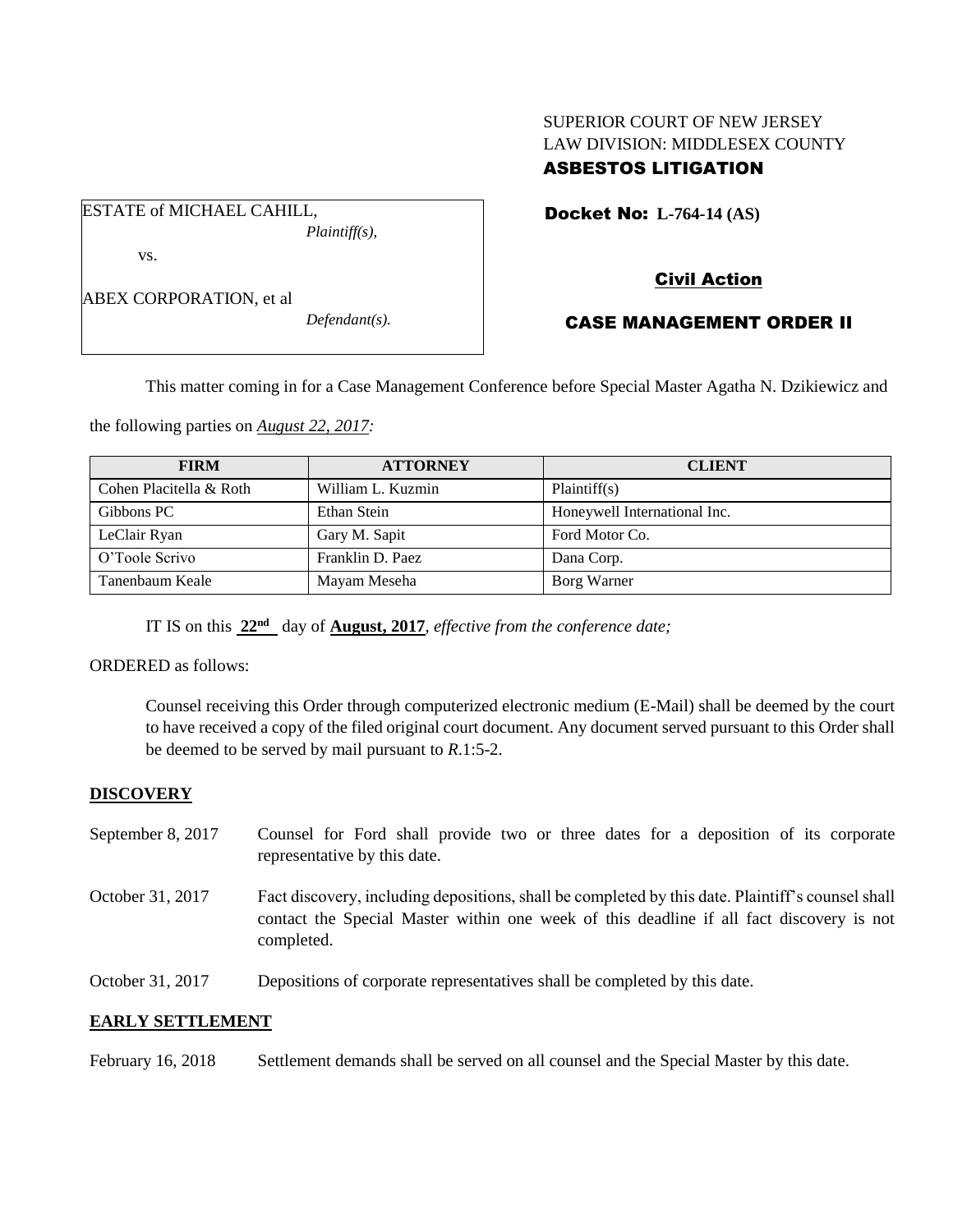## **FORUM NON-CONVENIENS MOTIONS**

| November 17, 2017 | Filing date. |
|-------------------|--------------|
|-------------------|--------------|

December 15, 2017 Return date.

## **DISPOSITIVE MOTIONS**

- January 5, 2018 Filing date.
- February 2, 2018 Return date.

### **MEDICAL DEFENSE**

- November 30, 2017 Plaintiff shall serve medical expert reports by this date.
- March 16, 2018 Defendants shall identify its medical experts and serve medical reports, if any, by this date. In addition, defendants shall notify plaintiff's counsel (as well as all counsel of record) of a joinder in an expert medical defense by this date.

### **LIABILITY EXPERT REPORTS**

- November 30, 2017 Plaintiff shall identify its liability experts and serve liability expert reports or a certified expert statement by this date or waive any opportunity to rely on liability expert testimony.
- March 16, 2018 Defendants shall identify its liability experts and serve liability expert reports, if any, by this date or waive any opportunity to rely on liability expert testimony.

### **ECONOMIST EXPERT REPORTS**

- November 30, 2017 Plaintiff shall identify its expert economists and serve expert economist report(s), if any, by this date or waive any opportunity to rely on economic expert testimony.
- March 16, 2018 Defendants shall identify its expert economists and serve expert economist report(s), if any, by this date or waive any opportunity to rely on economic expert testimony.

### **EXPERT DEPOSITIONS**

April 13, 2018 Expert depositions shall be completed by this date. To the extent that plaintiff and defendant generic experts have been deposed before, the parties seeking that deposition in this case must file an application before the Special Master and demonstrate the necessity for that deposition. To the extent possible, documents requested in a deposition notice directed to an expert shall be produced three days in advance of the expert deposition. The expert shall not be required to produce documents that are readily accessible in the public domain.

 $\_$  ,  $\_$  ,  $\_$  ,  $\_$  ,  $\_$  ,  $\_$  ,  $\_$  ,  $\_$  ,  $\_$  ,  $\_$  ,  $\_$  ,  $\_$  ,  $\_$  ,  $\_$  ,  $\_$  ,  $\_$  ,  $\_$  ,  $\_$  ,  $\_$  ,  $\_$  ,  $\_$  ,  $\_$  ,  $\_$  ,  $\_$  ,  $\_$  ,  $\_$  ,  $\_$  ,  $\_$  ,  $\_$  ,  $\_$  ,  $\_$  ,  $\_$  ,  $\_$  ,  $\_$  ,  $\_$  ,  $\_$  ,  $\_$  ,